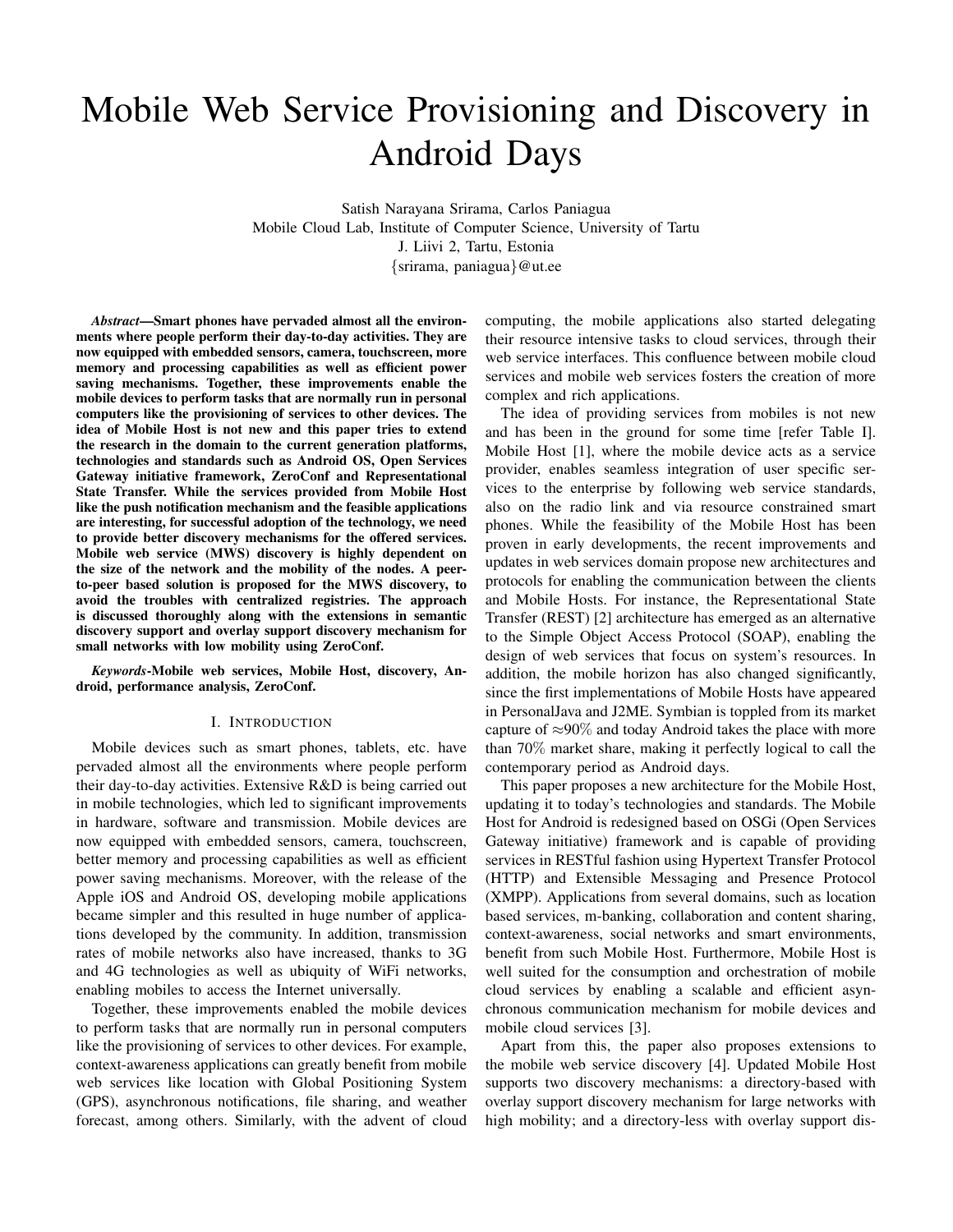covery mechanism for small networks with low mobility.

The paper is organized as follows. Section II provides the related work in the domain. Section III discusses the architecture of the Mobile Host. Section IV introduces two prominent services provided by Mobile Host along with details of developing a new service. Section V later provides a detailed performance analysis of the Mobile Host. Section VI discusses thoroughly the mobile web service discovery mechanism along with its performance latencies, while section VII concludes the paper with a summary.

#### II. RELATED WORK

Provisioning of services from smart phones was studied at RWTH Aachen University since 2003, where some of the first architectures of Mobile Host have appeared [5], [6]. The work addressed the challenges in design and implementation of Mobile Host and presented prototypes and summarized their evaluations. Several implementations of Mobile Hosts in platforms like PersonalJava, J2ME were developed, communicating messages across several protocols like HTTP, reliable UDP etc. The study also dealt with providing proper QoS for mobile web services, in terms of security and scalability, proper discovery approaches for mobile web services and integration frameworks for mobile web services [7]. In addition to this work done at RWTH Aachen University, mobile web service provisioning and discovery have also been addressed by several other researchers across the years. Table I focuses at the most prominent of them all, summarizing their key contributions and extensions to the state of the art.

## III. MOBILE HOST ARCHITECTURE

Due to the latest enhancements in mobile devices, it is feasible to provide services from smart phones, with reasonable performance latencies. However, several issues still arise when providing web services from smart phones. For instance, from the development perspective the services should be maintainable, easy to install, and most often focus on resources more than in services. In addition, from the provisioning perspective, the mobile nature of smart phones brings challenges such as addressability, reachability and reliability. The upgrades to Mobile Host [10] address these issues relying in several technologies and protocols such as OSGi, ZeroConf and REST.

OSGi framework is a service platform for Java that implements a complete and dynamic component model. Applications in the form of bundles for deployment can be remotely installed, started, stopped, updated, and uninstalled without requiring a reboot. The service registry allows bundles to detect the addition of new services, or the removal of services, and adapt accordingly. The OSGi specifications originally targeted embedded devices and home services gateways, but they are ideally suited for any project interested in the principles of modularity, component-orientation, and service-orientation. Mobile Host for android utilizes Apache Felix, which is a community effort to implement the OSGi R4 Service Platform and other interesting OSGi-related technologies.



Fig. 1. Architecture of Mobile Host for Android

Similarly, REST and SOAP are two different mechanisms for interacting with web services. REST is the logical option for providing services from mobile devices due to its cacheable and stateless characteristics. Moreover, REST does not rely in heavy XML schemas which overload the network traffic and impact the resource consumption at the devices. Thus, Mobile Host has been upgraded from SOAP to REST fashion.

Mobile Host relies on ZeroConf networks for publishing, discovering and addressing the services, explained in detail in section VI. The architecture of the Mobile Host for Android is shown in the Figure 1.

Mobile Host listens for HTTP or XMPP connections. When a connection is received the HTTP/XMPP interface passes the connection to the Request Handler which parses the request and its parameters. As the Mobile Host for Android is designed to follow a RESTful philosophy, the key resources (entities, collections, services, etc.) are identified by their own URIs. The standard methods are mapped to resource-specific semantics and all the resources implement the same uniform interface. In this way, for example: the picture "logo1.png" requested by the client can be accessed through a GET HTTP request to the URI "/logos/logo1.png". Once the REST handler parses the request to know the resource requested by the client, the request is passed to the Request Resolver which communicates with the OSGI engine for resolving the request.

The Request Resolver gets an instance of the service which is running in the OSGi Engine. As mentioned before, the OSGI Framework runs a pool of services, named OSGI Services, which can be managed remotely and easily deployed. Each OSGI Service deployed in the OSGI Engine implements a Java Interface enforcing the service to handle the HTTP methods such as GET, POST, DELETE, etc. Once the Request Resolver acquires the service instance, it invokes the method corresponding to the HTTP requests. For example, if the HTTP Request was sent as a GET then the Request Resolver invokes the *doGet* method of the service and the control is passed to the OSGI Service. The OSGI Service implements the service logic such as retrieving pictures, contacts, GPS location, etc. and prepares the response. The response can be in any format (XML, JavaScript Object Notation (JSON), plain text, etc.) or a mime type based on the logic of the service. Finally, the OSGI Service writes the response to the client socket according to the HTTP or XMPP protocol.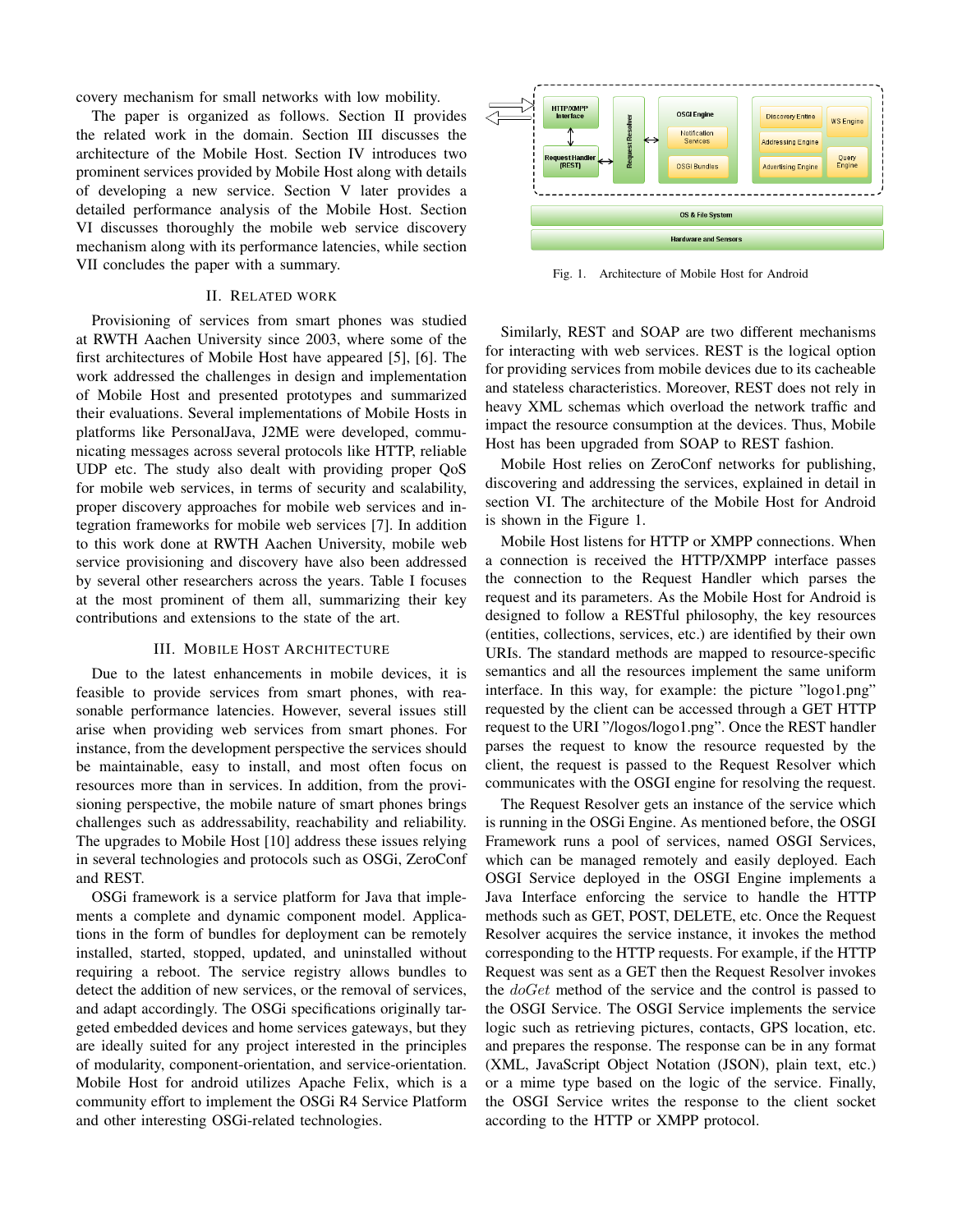TABLE I RELATED WORK OF MOBILE WEB SERVICE PROVISIONING AND DISCOVERY

| Year | <b>Authors</b>                        | Description                                                                                               |
|------|---------------------------------------|-----------------------------------------------------------------------------------------------------------|
| 2003 | Yang et al. [8]                       | Proposes an infrastructure for organizing and efficiently accessing mobile web services (MWS) in          |
|      |                                       | broadcast environments that defines a multi-channel model to carry information about mobile web           |
|      |                                       | services. Discusses the preliminary MWS discovery still depending on centralized UDDI.                    |
|      | Pratistha et al. [9]                  | Proposes an infrastructure that provides the capability of hosting web services on mobile devices.        |
| 2004 | Srirama [5], Srirama et al. [1], [10] | Master thesis [5] which studied mobile web service provisioning in detail. Provides a prototype           |
|      |                                       | implementation in Personal Java with fesibile applications, a detailed performace and scalability         |
|      |                                       | analysis of the Mobile Host, and addressing mechanisms for the Mobile Host in radio networks of that      |
|      |                                       | day like GPRS and HSCSD. Consolidated results are published in 2006 [1], [10].                            |
| 2005 | Gehlen and Pham [6]                   | Propose an application framework simulating a mobile P2P environment.                                     |
| 2006 | van Halteran and Pawar [11]           | Propose a proxy based solution for providing services from mobiles, in Jini technology                    |
|      | Srirama [12], Srirama et al. [4]      | Proposes MWS discovery mechanism exploiting P2P networks, especially JXTA. A detailed analysis of         |
|      |                                       | the discovery mechanism is addressed in 2008 [4].                                                         |
|      | Srirama et al. [13], [14]             | Proposes a mediation framework for integrating MWS scalability and discovery solutions. MWSMF             |
|      |                                       | was demonstrated with detailed performance analysis in 2007 [14].                                         |
|      | Dustdar and Treiber [15]              | Propose a distributed P2P web service registry solution based on lightweight web service profiles.        |
| 2007 | Srirama et al. [16]                   | Studied the feasibility of providing secured web services from smart phones.                              |
|      | Asif et al. [17]                      | Proposes a lightweight Web service provider toolkit, which supports the security in embedded environment. |
|      | Aijaz et al. [18]                     | Handles asynchronous requests of Mobile Hosts that support the execution of long-lived services.          |
|      | Doulkeridis et al. [19]               | Work involved a semantic model that structures the service direction/discovery recommendation             |
|      |                                       | based on both client and server-side context.                                                             |
| 2008 | Srirama <sup>[7]</sup>                | PhD thesis summarized the complete research in mobile web service provisioning domain. Addressed          |
|      |                                       | the QoS issues in terms of security and scalability, mobile web service discovery and mobile web          |
|      |                                       | service mediation framework. Also provided applications in domains like mlearning, healthcare etc.        |
| 2009 | Kim and Lee [20]                      | Propose a lightweight framework that hosts web services on mobile devices and supports service migration. |
|      | Steller et al. [21]                   | Proposes the mTableaux algorithm to optimize the reasoning process and facilitate web services discovery. |
| 2010 | AlShahwan and Moessner [22]           | Compared SOAP and REST for providing services from smart phones.                                          |
| 2011 | Flores et al. [23]                    | Proposes MCM which eases invocation of cloud services from mobiles, increasing the scope of offered       |
|      |                                       | services from Mobile Host. MCM in turn uses Mobile Host for asynchronous communication with devices.      |
|      | Asif and Majumdar [24]                | Discuss partitioning frameworks for mobile web service provisioning.                                      |
|      | Chang et al. [25]                     | Introduces context awareness into mobile web service provisioning domain.                                 |
| 2012 | Paniagua [3]                          | Master thesis which extended the architecture of Mobile Host to REST and OSGi frameworks. It also         |
|      |                                       | extended the MWS discovery with semantics support and overlay discovery mechanism for small networks      |
|      |                                       | with low mobility using ZeroConf. This work is the main basis for the current paper.                      |
|      | Chang et al. [26]                     | Proposes a mobile device-hosted service-oriented workflow-based mediation framework for mobile            |
|      |                                       | social network in proximity by delegating some of the discovery activities to the cloud.                  |

# IV. WEB SERVICES PROVIDED BY MOBILE HOST

Mobile Host aids in the development of the next generation of context-awareness and ubiquitous applications. The implementation of Mobile Host for Android introduces, as samples, a Location (GPS) Data Provisioning Service and a Push Notification Service. Both services can be widely used for ubiquitous and context-awareness scenarios. In addition, the section also describes the procedure of developing custom services for the Mobile Host.

# *A. Location (GPS) Data Provisioning Service (Location Information Service)*

This web service provides the location information of the mobile device by using the embedded GPS device. The GPS is a worldwide satellite-based radio navigation system developed by the Department of Defense which consists of 31 operational satellites. GPS provides two levels of service, Standard Positioning Service and the Precise Positioning Service. The Precise Positioning Service is a highly accurate US military positioning, velocity and timing service. The Standard Positioning Service is a positioning and timing service which is available to all GPS users on a continuous, worldwide basis with no direct charge. However, this standard positioning service lacks the accuracy when the receiver device is indoors. As an alternative, smart phones can also determine the device location by using Wi-Fi networks.

The Location Information Service developed for Mobile Host returns the latitude and longitude of the device, in JSON format. There are several scenarios that can benefit from such service. For instance, we can envision a pro-active service for recommendations. Typically, recommendation services such as foursquare [27] are reactive, it means the mobile user should ask for recommendations to the provider and send its location along with the recommendation request. With the GPS service in Mobile Host, the provider can shift to a proactive approach, asking the device for its current location and then push the recommendations to the device.

# *B. Push Notification Service*

The current generation mobile applications provide more sophisticated functionality to the user but are generally resource intensive. Therefore, mobile technologies are looking into the emerging cloud computing domain to satisfy the increasing demand for processing power, storage space and energy. While offloading the resource intensive tasks to cloud is interesting, it is not a straight forward task. To help with the procedure, we have developed Mobile Cloud Middleware (MCM) [23], that eases the invocation of services provided by multiple cloud providers from the smart phones.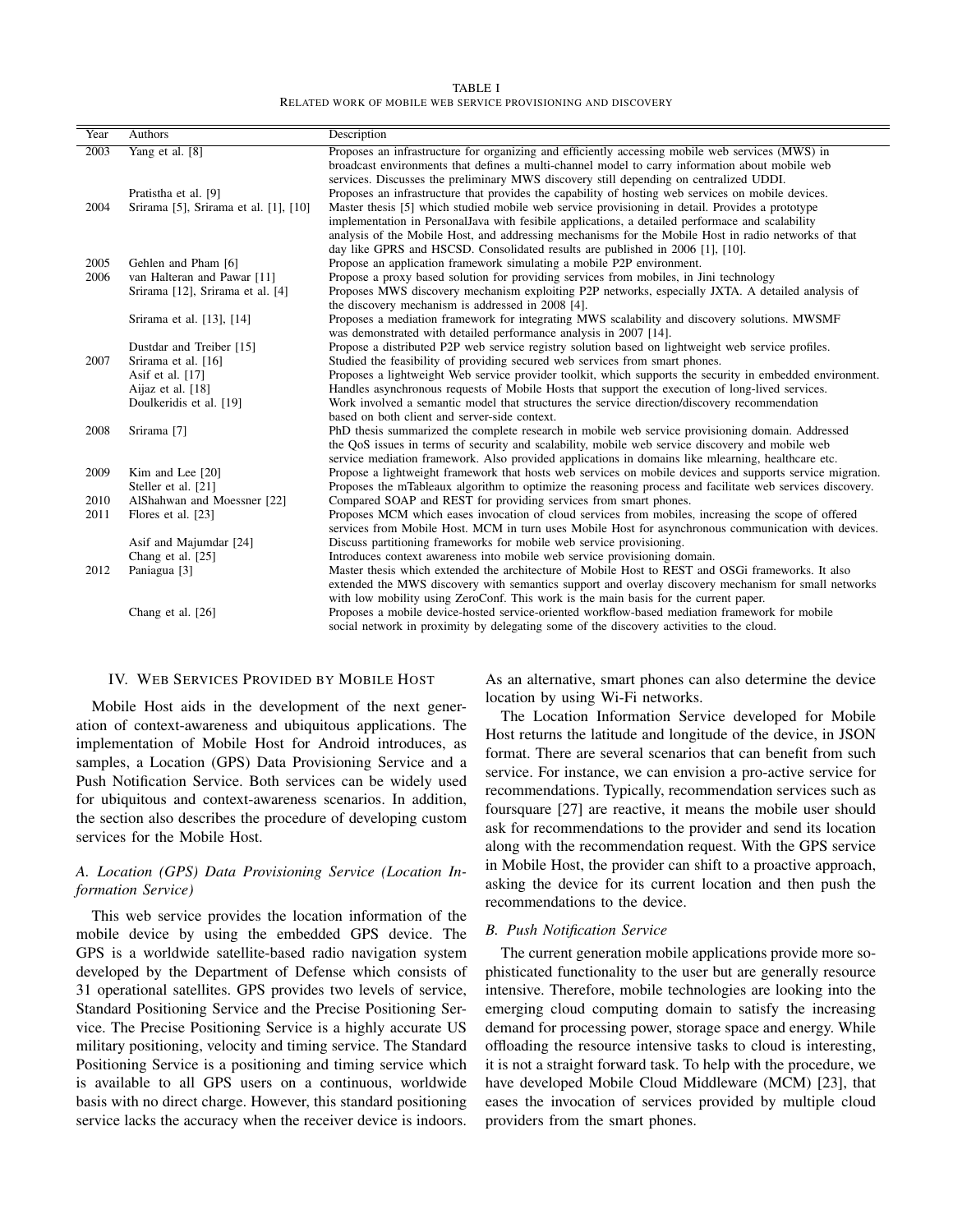Generally, this cloud based processing is very time consuming. For example we have developed the CroudSTag [28] application, which takes as input, a set of pictures and videos collected at an event like a conference, that are stored on a cloud. The application later processes these pictures/videos to identify the people in them, recognizes them on social networking cites like facebook and later tries to form a social group with the identified people. The application uses several third party services and the face recognition on the cloud. CroudSTag takes approximately 35 minutes to process a three-minute video recorded with a mobile phone in high definition. Such waiting time is not tolerable from the user and mobile application usability perspective. Moreover, the operating system may kill the process when it is running out of memory (Android case). So such applications need an asynchronous notification mechanism for the mobile devices.

Today, several mobile application providers and platform vendors offer the push notification services to the respective clients, like the Google Cloud Messaging for Android (GCM) and Apple Push Notification Service (APNS). They are generally based on XMPP or Push Proxy Gateways (PPG) standard from Open Mobile Alliance (OMA). Most often, the quality of service (QoS) offered by some of these providers is low to the extent that they cannot be used in real-time applications, as they are public services and user is competing with several others [3]. However, with the Mobile Host, the notification mechanism can be exposed from the smart phone as a service, and the messages can be sent directly to the device, without having the necessity for a proxy or a third party service provider.

#### *C. Developing Custom Services for Mobile Host*

Apart from the above mentioned services, the architecture of Mobile Host, makes it easy to develop new services. The OSGI Services are deployed as bundles and each bundle needs to be registered in the OSGI engine to make the service available for invocation. During the registration process, the OSGI Service provides the OSGI Engine, information about itself such as the name of service. This name is later used by the Request Resolver for invocation purposes. From a developer perspective, an OSGI Service needs to implement two Java Interfaces, BundleActivator and SroidService. The BundleActivator contains the methods required to start, to stop and to register the service in the OSGI Engine. Similarly, SroidService contains the methods required for the service provisioning. The SroidService interface enforces the provisioning of the services in a REST fashion and guarantees that the OSGI Services are capable of handling the HTTP methods GET, PUT, DELETE and POST. In this interface, the method doCreate can be used for any variable or process initialization.

For handling requests and responses, Mobile Host provides two Java Classes, SroidRequest and SroidResponse respectively. SroidRequest encapsulates the logic for parsing the HTTP request and maps the parameters, if any, to a HashMap which is accessible from the OSGI Services. Similarly, SroidResponse encapsulates the logic for writing



Fig. 2. Class diagram for a service provided by Mobile Host

information to the socket previously established by the client with Mobile Host. The Class diagram shown in Figure 2 describes the classes and relationships needed to create a mobile web service for Mobile Host in Android.

The OSGi services can be deployed as Java Archive (JAR) files containing the implementation of both interfaces, Activator and SroidService. When Mobile Host starts, it takes each JAR file from the folder SroidServices, in the Android file system, and deploys the services in the OSGI Engine. Once the services are registered in the OSGI Engine they are ready to be invoked.

#### V. PERFORMANCE ANALYSIS OF THE MOBILE HOST

The Mobile Host was also analyzed for its performance and here we discuss the analysis with the File Browsing Service. This web service provides access to files such as pictures and documents in the public folder of the mobile device. Following the REST philosophy, each file is a resource and can be accessed through its corresponding URL. The experiments consider a GET request for downloading a picture of 1.5MB size. Tsung, a load testing tool, was used for conducting the experiments. A Samsung Galaxy SII phone [29] was used for the analysis. The phone has a Dual-Core 1.2GHz Cortes-A9 CPU, 1GB of RAM and 16GB for storage. The services and applications were developed based on the Android platform, compatible with Android 2.2 API or higher. The experiments were conducted under Wifi and 3G networks. So, the tests were taken in a wifi network with upload rate of  $\approx 4393$  kbps and download rate of  $\approx 5648$  kbps, respectively and a 3G network with upload rate of  $\approx 1487$  kbps and download rate of  $\approx$  4597 kbps.

From Figure 3 we can observe that Mobile Host for Android can handle  $\approx 20$  concurrent users with a response time of  $\approx 31$  seconds (in the worst case) in Wi-Fi networks, and  $\approx$  6 concurrent connections with a response time of  $\approx$  30 seconds in 3G networks. In this case we are assuming that a waiting time of 30 seconds is reasonable from the user perspective. One should observe that the timestamps are for the slowest invocation in a set of  $n$  concurrent requests. Similarly, assuming that the user is willing to wait 60 seconds for the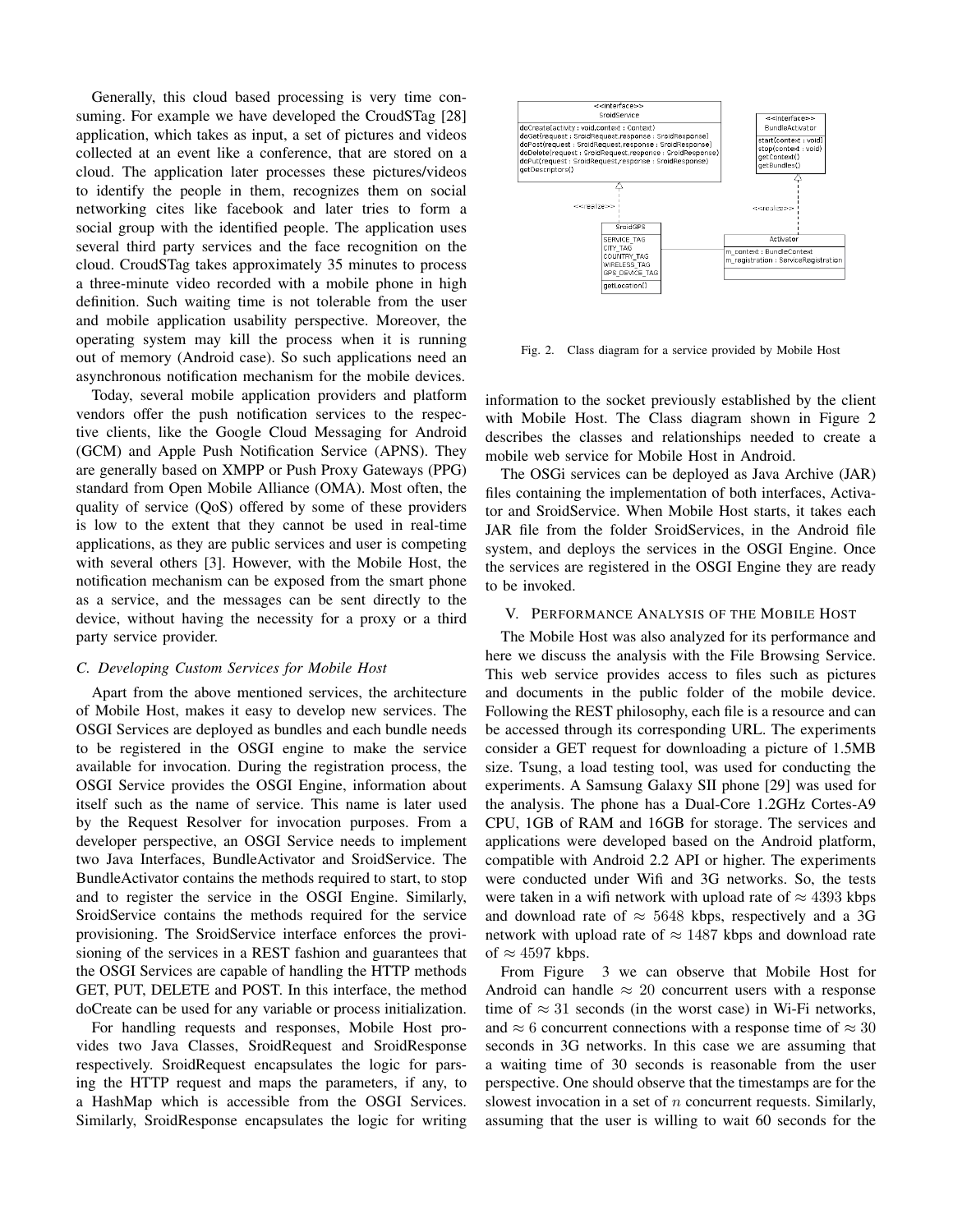

Fig. 3. Simultaneous connections handled by Mobile Host

results, Mobile Host is capable of handling  $\approx 40$  concurrent connections in Wi-Fi and  $\approx$  15 connections in 3G. Comparing these results with those of the PersonalJava based Mobile Host [10], actually show how far the capabilities of today's mobile devices and networks have advanced.

# VI. MOBILE WEB SERVICE DISCOVERY MECHANISM

From the performance analysis of the Mobile Host we can assume a commercial Mobile Web Enterprise with Mobile Hosts and mobile web service clients and with each Mobile Host providing some services for the Internet. However, in this case we need to provide better discovery mechanisms for the provided services. Generally web services are published by advertising WSDL (Web Services Description Language) descriptions in a UDDI (Universal Description, Discovery and Integration) registry. But with huge number of services possible with Mobile Hosts, a centralized solution is not the best idea, as they can have bottlenecks and can introduce single points of failure. Besides, mobile networks are quite dynamic due to the node movement. Devices can join or leave network at any time and can switch from one operator to another operator. This makes the binding information in the WSDL documents, inappropriate. Hence the services are to be republished every time the Mobile Host changes the network. This pushes the necessity for a dynamic service discovery mechanism for the mobile web services [4].

Mian et al. [30] characterized the service discovery protocols on the basis of the size of the network and mobility of the nodes. Mian defines three levels of mobility (low, medium and high) and three sizes of networks (small, medium and large). Small networks (up to 10 nodes) with low mobility (up to 5 km per hour, such as within a building) bring different requirements than a large network (greater than 100 nodes) with high mobility (greater than 50 km per hour, such as highway traffic speeds). For example, in large networks and low mobility, overlay networks provide an efficient routing mechanism for searching. Moreover, the low mobility does not bring any issues in terms of maintenance. However, if the mobility turns to be high, the maintenance of the overlay networks becomes an issue. Another example is the small networks with high mobility where the maintenance of directory service is unfeasible and the overlay networks are not necessary. Mobile Host supports two discovery mechanisms: a directory-based with overlay support discovery mechanism for large networks with high mobility (Peer to Peer (P2P) based); and a directory-less with overlay support discovery mechanism for small networks with low mobility.

# *A. Mobile Host Directory-less with Overlay Support Discovery Mechanism for Mobile Ad Hoc Networks (MANET)*

MANETs are self-configuring infrastructure less networks of mobile devices which are connected by wireless links. Each device in a MANET can move independently in any direction, and therefore changes its links with other devices periodically. Moreover, each device forwards the traffic unrelated to its own use acting as a router in the network. These networks can be connected to a larger link such as the Internet. However, several challenges arise in this type of networks such as addressing, naming, and service discovery. Most often, MANETs are networks of small size with medium or low mobility.

Mobile Host uses ZeroConf for exposing itself and its services to external devices in MANETs. ZeroConf dynamically configures the host in the network assigning them an IP address and also a domain name. Furthermore, ZeroConf provides a mechanism for service discovery and domain resolution. Network users no longer have to assign IP addresses, assign host names, or even type in names to access services on the network. Users simply query what network services are available, and decide from the list. Applications can also automatically detect services they need or other applications they can interact with, allowing automatic connection, communication, and data exchange. Mobile Host uses JmDNS, a service discovery protocol which is an implementation of ZeroConf for Android devices. JmDNS assigns a local domain name to Mobile Host which can be used by other devices to access the services exposed by the host. JmDNS is also totally compatible with implementations of ZeroConf for other platforms such as Bonjour for Apple.

ZeroConf tackles the Addressing issue by self-assigned linklocal addressing. This addressing approach uses a range of addresses reserved for the local network, typically a small LAN or a single LAN segment. The self-assigned addressing simply picks a random IP address in the link-local range and tests it. If the address is not already used, the device is assigned with that name, otherwise it picks another address and checks again whether the name is in use or not. Furthermore, the name-to-address translation capabilities of ZeroConf rely on Multicast DNS (mDNS). In Multicast DNS the DNS-format queries are sent over the local network using IP multicast, therefore no single DNS server with global knowledge is required to answer the queries. Each service or device can provide its own DNS capabilities in such a way that if a query is received asking for its own name the device provides a DNS response with its own address. This name-to-address translation mechanism requires the service names to be unique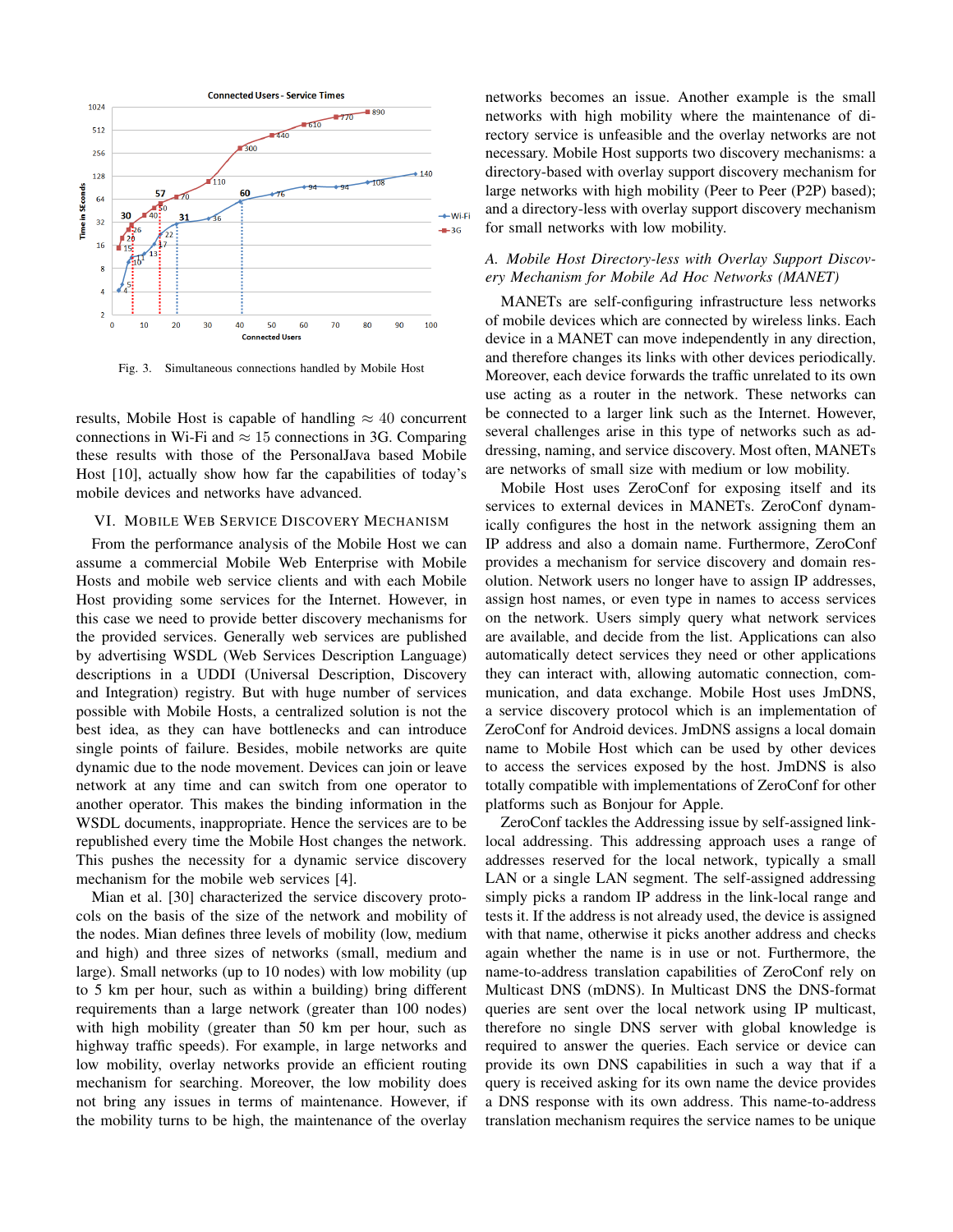

Fig. 4. Discovery Mechanism in Mobile Ad-hoc Networks

in the network. Implementations of ZeroConf such as JmDNS and Bonjour automatically rename the service in case of collisions. The service name convention follows a DNS-format which includes the service type, transport protocol, and the domain where the service is exposed. In case of MANETs the domain happens to be "local." and the type should follow the DNS SRV (RFC 2782) Service Types standards [31]. For example, the service name  $_\textit{http\_\textit{tcp.local.}\text{ corresponds to a}}$ Mobile Host service of type http, for web services, provided through tcp protocol in the *local* network.

The final element of ZeroConf is the service discovery. This service discovery enables other devices to find all the available instances of a particular type of service and to maintain the service directory. Once a device has discovered a service, it resolves the service name to an IP address and port number which can be used later on for the service invocation. The service directory provides a layer for indirection between a service and its current IP address and port. Furthermore, this indirection enables the application to keep a persistent list of available services and resolve an actual network address just prior to using a service. The service directory can be relocated dynamically with low network traffic penalties. This dynamical updating capability of the service directory addresses the mobility of the devices which can enter and leave the MANETs at any time. The service discovery is accomplished by sending an mDNS query for a given type of domain. Later, all the matching services reply with their names. The service names received are listed in the local service directory.

ZeroConf is a service-oriented discovery mechanism. The devices query for service, not for host providing the services. The service directory stores service names instead of addresses. If, due to the mobility of smart phones, the IP address, port number, or host name changes, the devices can still invoke the mobile web services. Figure 4 illustrates the discovery mechanism in MANETs.

#### *B. P2P based Mobile Web Service Discovery*

Discovery of mobile web services is studied for a while and earlier implementations of Mobile Host relied on JXTA networks for advertising, indexing and addressing the services



Fig. 5. Discovery Mechanism in Wide Area Networks

provided by the device [4]. This study updates the mechanism to the latest Android developments and extends it by adding ZeroConf support. In this P2P approach, a virtual P2P network is established, and then the services deployed on Mobile Host are published as JXTA advertisements containing the WSDL information of the service. Advertisements are language-neutral metadata structures represented as XML documents. Peers discover each other, the resources available in the network and the services provided by peers and peer groups, by searching for their corresponding advertisements. Peers, especially rendezvous peers, may cache any of the discovered advertisements locally. Every advertisement exists with a lifetime that specifies the availability of that resource. Lifetimes give the opportunity to control out-of-date resources without the need for any centralized control mechanism. To extend the life time of an advertisement, the advertisements are to be republished.

The services advertised in the mobile P2P network can be discovered by using the keyword-based search mechanism provided by JXTA, which also extends to the WSDL level. However, this search happens to be basic and thus returns a large number of services that match the keyword, which is not suitable for smart phones. To tackle this problem, the basic JXTA search is improved with Solr [32], an open source search platform based on Apache Lucene Project [33]. Solr prepares an index of the data and supports full-text search, hit highlighting, faceted search, dynamic clustering etc.

This mechanism shows reasonable performance and time responses. We observed that the highest time response ( $\approx 3.01$ ) seconds) occurs under 3G networks. However, the time responses under Wi-Fi networks are below 0.4 seconds. The experiment considered a mobile client application in Android querying an index of 1000 services in Solr. However, this mechanism still lacks the accuracy in the results. For example, when querying for *notification* services in *android*, the results included all the services that contain at least one of the keywords, thus returning a large list of services that include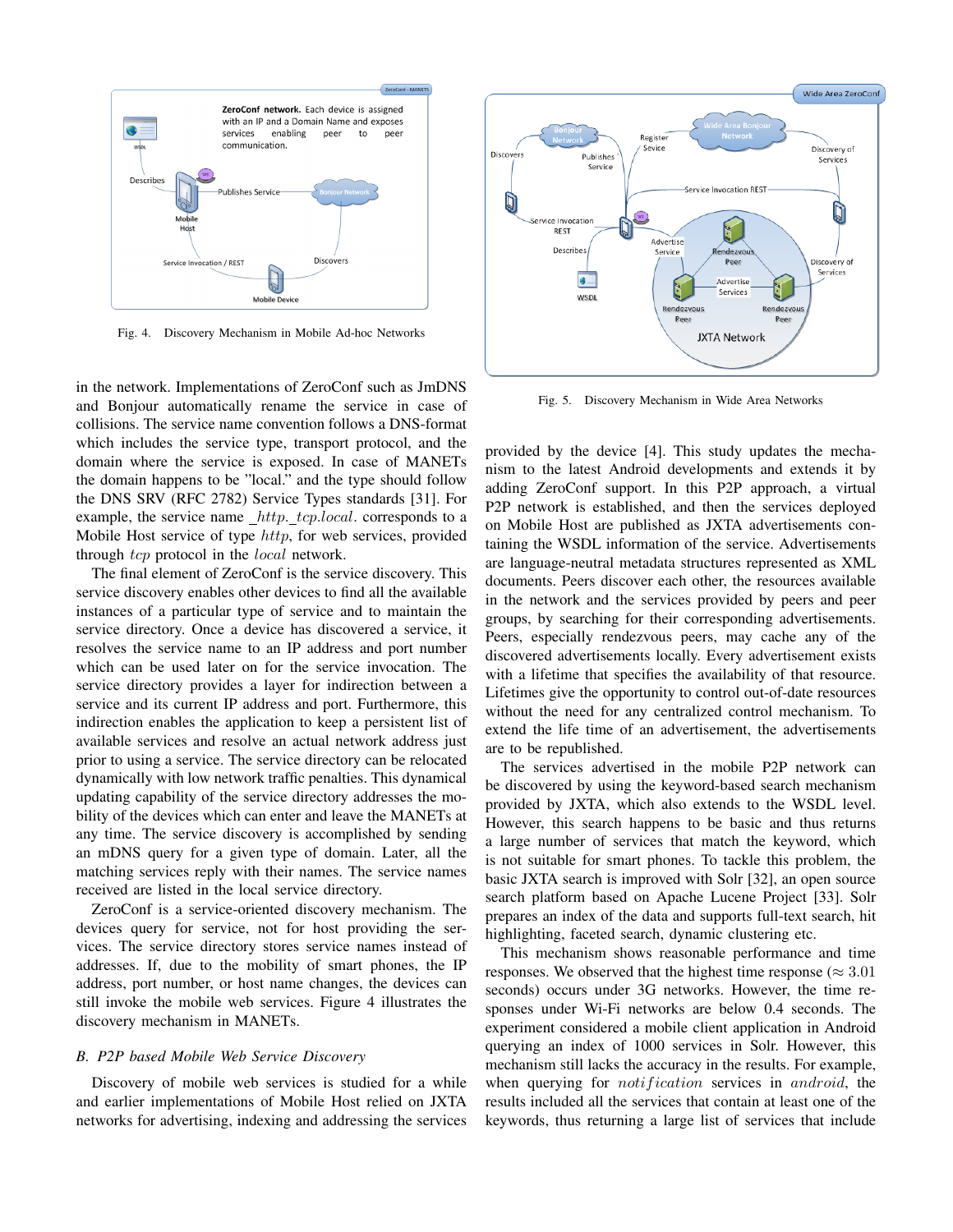services for android, not necessarily notification services, and also notification services for other OS. Solr provides a high performance keyword-based service search but lacks semantics capabilities to enrich the meaning of the results.

To introduce semantics into the discovery, we developed Semantic Search Engine (SSE), on a machine also acting as rendezvous peer, which considers Jena [34] and OWL-S API [35] to support the Service Ontology and to resolve the queries for services from the clients. Jena provides a collection of tools and Java libraries for developing semantic web and linked-data apps, tools and servers. Similarly, OWL-S API provides a Java API for programmatic access to create, read, write, and execute OWL-S described atomic as well as composite services.

#### *C. Complete Publishing and Discovery Process*

When a Mobile Host joins the network, it advertises its services first into the local ZeroConf network. The services are later registered with the JXTA service directory in the form of advertisements and are included into the Mobile Web Service Ontology maintained by the SSE.

When a client needs to discover a service, it sends the query through the local network via mDNS to other peers and to the rendezvous peer. The request contains the required service, context information of the client such as geographical location, weather, bandwidth connection, if it is connected through Wi-Fi or 3G, among other, user preferences such as whether to automatically download the content or to be notified about the service availability, the maximum size of downloaded content, etc. It is logical that the services which are in the same radiolink are more relevant for mobiles and are discovered faster than those services in the global network. Consequently, the client receives first a list of services published via ZeroConf in the local radio link, using the text-based search provided by the framework.

Later the discovery is extended to the services in the wide area network. The search is handled by the rendezvous peer on behalf of the mobile. The rendezvous peer receives the search request and passes it to the SSE. The SSE keeps an ontology of a large number of services registered in the set of rendezvous peers available in the network. After the query is received, first the services are filtered using the keyword search feature provided by Solr which returns a reduced, but still large, list of services (e.g. 50 out of 1000 services). Later, the SSE performs a SPARQL query over the OWL-S description of the services returned by Solr, retrieving the services that semantically match the client's preferences and needs.

However, semantic applications are resource demanding and time consuming. So the result set is sent asynchronously to the device, along with the WSDL of each service, using Mobile Host based push notification. The results are then appended to the list already obtained by ZeroConf search. The WSDL of each service lets the mobile device to know about the service invocation details such as the end point, port, and parameters. The invocation process relies on the wide area bonjour and the client application does a simple HTTP request to the corresponding DNS/IP Address and port, as shown in figure 5.



Fig. 6. Mobile web service discovery - timestamps (in seconds)

*D. Performance of the Mobile Web Service (MWS) Discovery* In MWS discovery, the total service query time  $T_t$  is:

$$
T_t \cong T_{tr} + T_k + \sum_{i=1}^n (T_{to_i}) + T_q + T_{pn}
$$
 (1)

Where,  $T_{tr}$  is the transmission time taken across the radio link for the service query delegation between the mobile phone and the SSE. The value includes the time taken to transmit the request and the time taken to send the acknowledgment back to the mobile. Apart from these values, several parameters also affect the transmission delays like the TCP packet loss, TCP acknowledgements, TCP congestion control etc. So a true estimate of the transmission delays is not always possible. Alternatively, one can take the values several times and can consider the mean values for the analysis.  $T_k$  is the time taken for the keyword text search by Solr.  $T_s$  is the sum of the time taken by the SSE to load each OWL-S description in the list of services returned by Solr  $(\sum_{i=1}^n (T_{to_i}))$  plus the time taken by the reasoner to query the ontology  $T_q$ . ≅ is considered in the equation as there may be other timestamps involved, like the client processing at the mobile phone.  $T_{pn}$ , represents the notification time, which is the time taken to send the response of the mobile service discovery to the device.

From Figure 6, it can be observed that the mechanism retrieves the list of services in  $\approx 21$  seconds (Note: mobile already got results from local Zeroconf network within a second). Most of this time is consumed by the reasoner when querying ontology  $(T_s)$  after the services are first filtered by Solr  $(T_k)$ , and a little fraction of the total response time  $(T_t)$  is spent in the network transmission  $(T_{tr})$  and the asynchronous notification  $(T_{pn})$ . The test used a pool of 1000 service advertisements in the JXTA network. Solr retrieved 50 services out of the 1000 services presented in the index and the SSE returned 5 services out of those 50. Thus the MWS discovery, improves the quality of the results and returns a smaller set fitting better to the mobile devices' screen.

The results also give a way to a very interesting discussion. Solr presents short time responses but low quality results while the semantic service discovery improves the quality of the service search but with some performance penalties. The